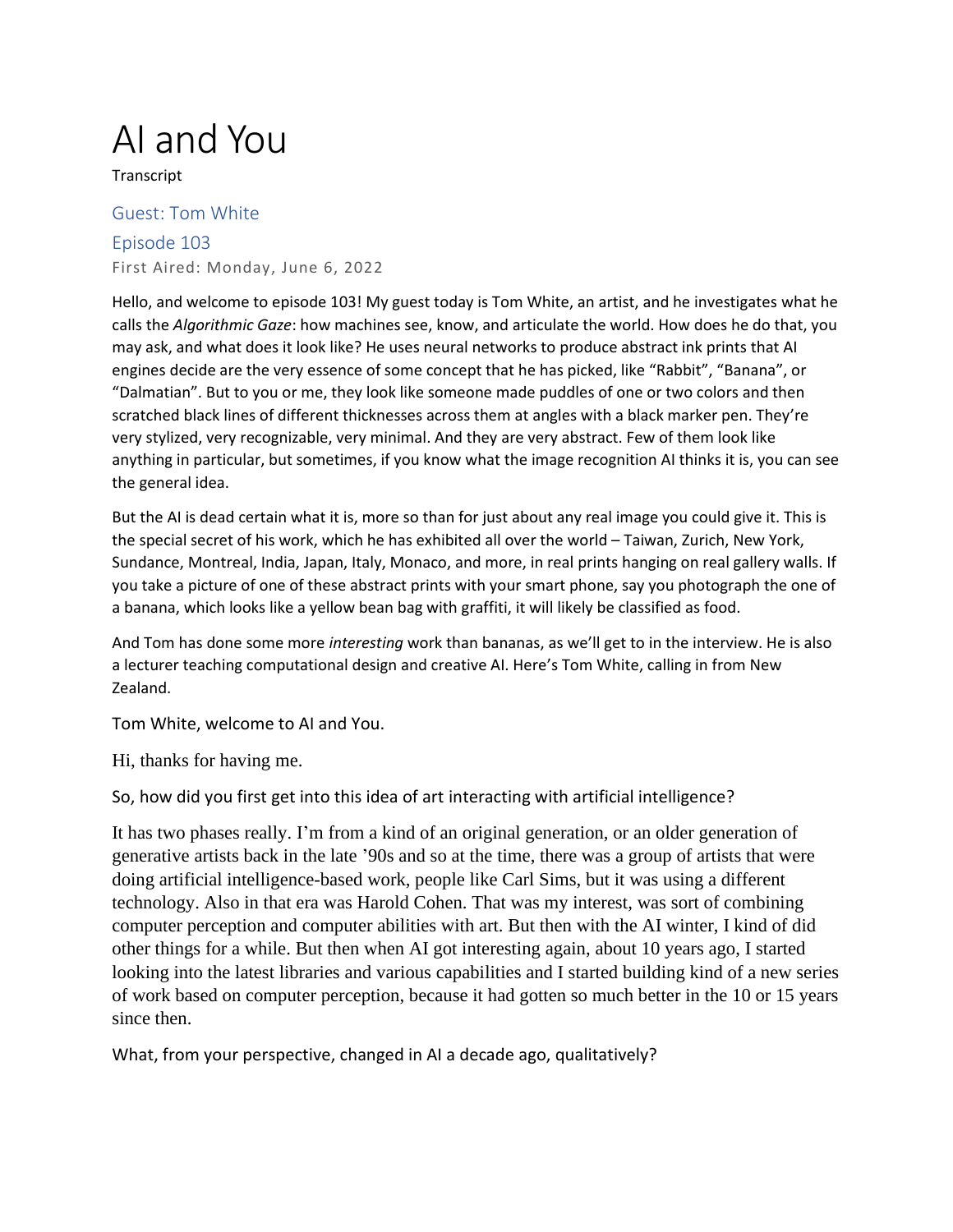So, when I was in graduate school, they did have computer vision systems, but that was in the era of good old-fashioned AI. So, that was, if you wanted to build a system, you might build something called an expert system, and you would kind of break something down logically and you would say, well, I want to recognize a face, that face is going to have two eyes, it's going to have a nose, I'd better build something that can find the eyes and build something that can find the nose and you kind of deconstruct the problem. What changed about 10 years ago was that machine learning really took off and using the technology of neural nets. Now machine learning is different. It's a subset of artificial intelligence in that it builds its own representations, so that there's less bias and there's less kind of preparation. You build a data set and the data set is a bunch of faces you want to recognize, and the computer, the algorithm is what determines what's important to look at. So, you don't really feature engineer, you don't say I need to find two eyes, I need to find a nose. It's really the algorithm internally that decides what the best representations are to get the job done.

That good old fashioned artificial intelligence of having to spell out what a nose is and it sounds like the antithesis of art. It just sounds so left brain.

It's a good point, I think that there's probably my hero of that era is Harold Cohen. So, Harold Cohen was an abstract painter and he went into artificial intelligence in the 70s and he essentially built a system that could do a lot of the drawing and painting and coloring for him. So, he had a set of principles that he operated on, and then he just folded those into an algorithm and the algorithm could generate scenes of plant scenes of people. And then he even had his own painting machine that filled it in, I guess I'm kind of pushing back on the idea that it's not artificial intelligence; I think artificial intelligence is kind of defined by the era it lives in. So, at the time, this was a very advanced capability, this idea that the algorithm could kind of endlessly generate variations of people and plants. But you're right: now, looking back on it. Now, this is not the way we deconstruct the it's not the way that artificial intelligence kind of best practice deconstructs the problem, what they use is what's called end to end learning, where we really just feed data into the into the algorithm in the neural net is what makes the powerful is the hidden layers and the hidden layers are where the representations of what the algorithms think are important to get the job done, or formed.

So, what are you doing, what's your goal, from a high-level perspective? Because you're creating art, but with what aim in mind? To make us think, to show how AI can be fooled - fill in the blank.

Yeah, so I think there's different ways of approaching my goals. The most approachable is just to do a thought experiment where you imagine we encounter under an alien culture, so if they were aliens that came down to earth, and they had different bodies than us, and they had different perceptual qualities they did, maybe their eyes didn't work the same, or they experienced reality in a different way, it would really be interesting to see what kind of art these aliens generated as a way of understanding them. To me, the machine learning systems are kind of an alien culture, they have ways of thinking, they have ways of seeing and understanding, and they're built in our image, but they're not exactly how we work and so I think there's something really interesting in making art, leveraging this kind of foreign capabilities and foreign kind of supernatural powers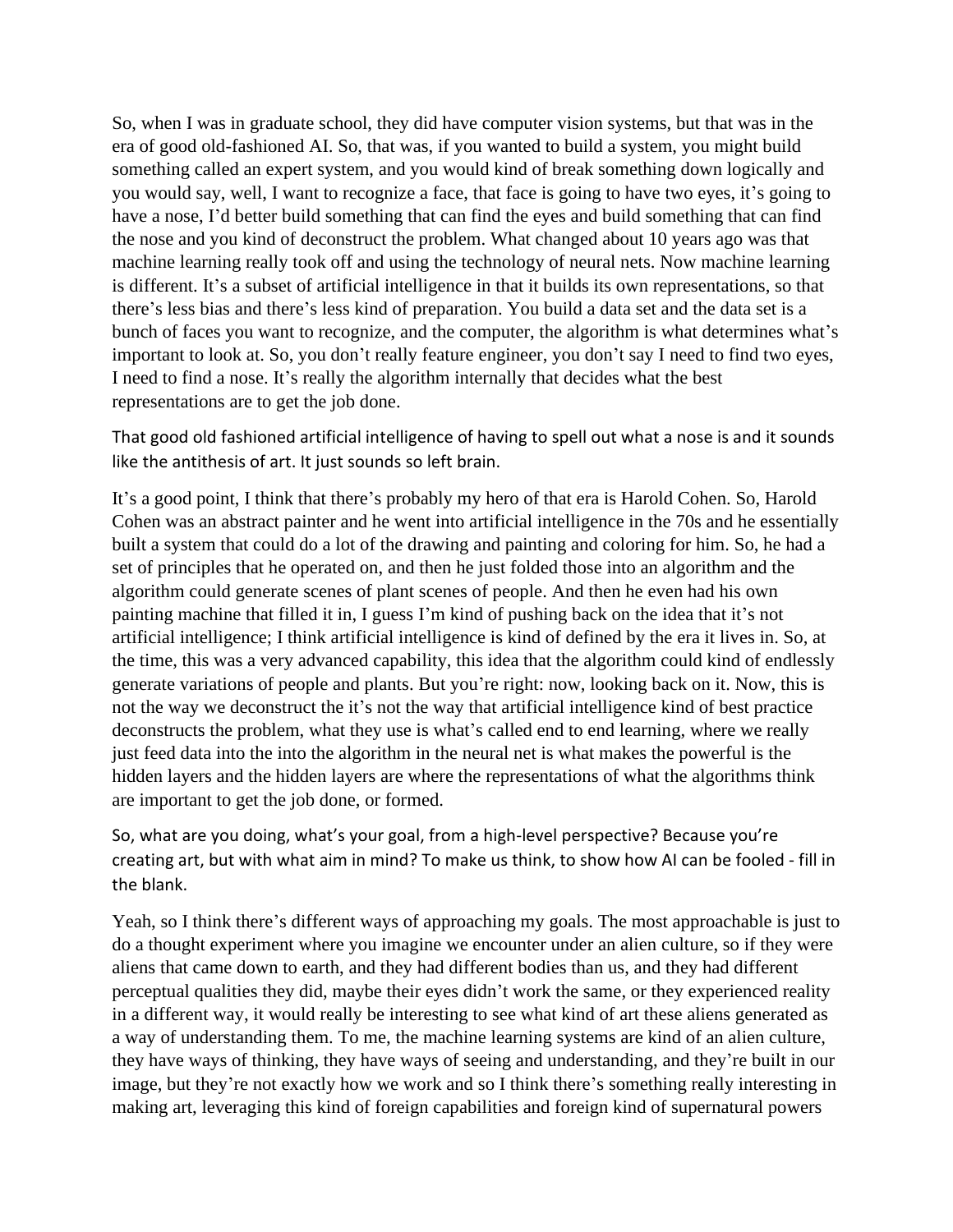that the AI has. And so my goal is to is to make representational art. So, I'm not making abstract a lot of generative art and a lot of computer art is I don't want to belittle it, but it looks it's kind of like spirograph art, where you it's about patterns in sort of the algorithm itself, and how you can do something with repetition. My interest is more representational, which is, what makes a bee a bee, or a flower or a flower? And how is the how is the machine learning version of those concepts different than our own? If you have a machine that knows a crab from a snail? Is it using the same internal logic to do that, and what does it look like if you ask it to build art using its own representations?

And so, you're talking about how AI sees the world, we know that it sees it differently from the way that we do. You refer to something called the *algorithmic gaze*. Can you tell us what that is?

Sure, I think that increasingly, a good analogy to this might be text prediction. So, 10 years ago, 15 years ago, the idea that that an algorithm would be able to predict what you're going to say, was kind of a foreign idea. But now that we have autocomplete in Google, and certainly when you're texting someone, you have the algorithm always trying to guess and second guess what you're doing. And I think more and more this is going to be happening with vision systems. So, if you have a self-driving car, if you have a security system, it's going to be helping you and it's going to be kind of anticipating what it sees. And just like when you're using text prediction it makes a bunch of kind of boneheaded mistakes, and you're trying to send a message and most of the time, it's helpful and most sometimes it's not, I think that the vision systems in the same way, kind of have their own internal logic and so the algorithmic days refers to this idea that these systems have their own way of seeing the world, which in some ways is very aligned to ours, and sometimes it's different. And what I'm trying to do is surface this as natively as I can. So, by using machine learning in my process, then whatever unique characteristics or capabilities these systems have kind of bubbles up in the art itself. And a lot of times, this surprises me. So, I don't really go into this thinking, I'm going to show how the algorithm does A, B, or C, I just kind of make the art using the algorithm and then a lot of the qualities of machine learning kind of kind of surface naturally in that way.

And so, there's this idea in philosophy that we don't know what it's like to be an x, where X could be another person, like they say, that's red and we look at that, and we say that to red to we don't know what it's like for them to experience red. So, it sounds like you're trying to show us what it's like to look through the AI's eyes at the world.

That's a very good analogy. So, I think it was Thomas Nagel, that published the essay, what is it like to be a bat, and he talks about how, what can we even imagine? What a bat who doesn't have vision and traverses the world with sonar? Like, how can we even talk about the life experience of a bat? And I think that's a really good analogy, because where I'm trying to do something very similar, but it's what is the inner life of these algorithms, which we're building in our image, and we're building them we're building them with to do certain tasks, but what is their kind of inner perspective? And I should say that this isn't a this is a very much a moving target. So, if we look at what my art was doing three years ago, and what more it was doing maybe a year ago, there's actually going to be different answers because machine learning is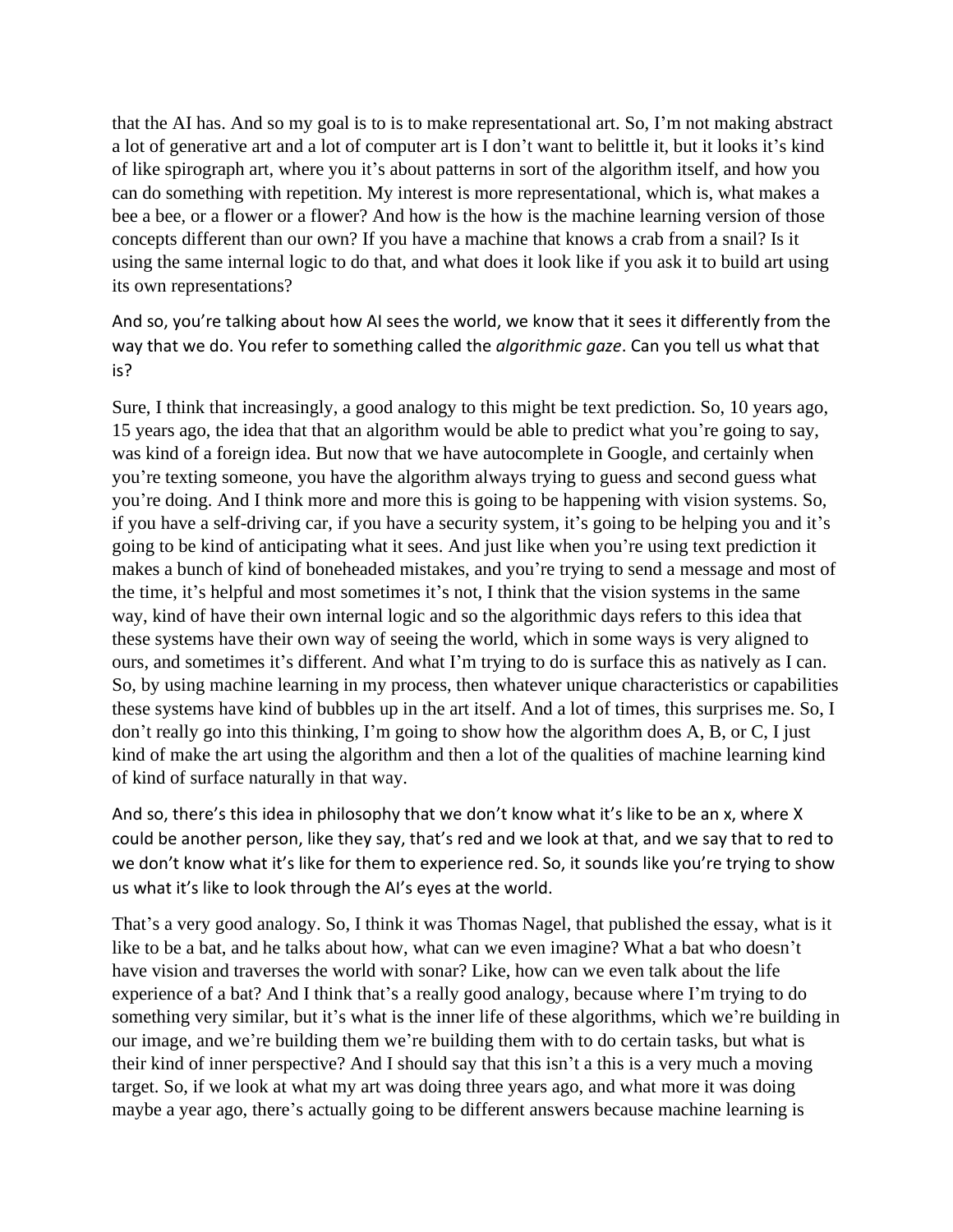such a rapidly evolving field that the body of work is kind of trying tracking what the what the latest fads in machine learning are.

Now, to get to how the art is produced. Are you drawing this out? Or do you get a computer to do it, what's that process like?

So, I've always been interested in this work in generating physical work, or that's been the goal. The physical work is meant to be perceived by the computer. But it's worth pointing that out at the beginning, because there's no one right way to view a physical work. So, if you've ever done any photography, you know that different lighting conditions, different angles, make things different. So, the, the starting point for me is to make something physical and part of this too, is that I said, I've been I've been doing computer art for many years and I think what artificial intelligence is doing more than anything, it's kind of removing the digital-analogue barrier. So, things kind of hop across the barrier now, with tremendous ease. So, you can make physical work, you take your camera out, you take a photo of it, it goes to Instagram, Instagram's algorithms are instantly looking at it and sorting it for you. So, I think in the past where I've done sort of installation work, it's more natural now to do physical work, because it can go digital right away. It's a little bit of an aside there. Can you repeat the question for me? I got a little sidetracked.

What's it like? Show us through your eyes what it's like to create something? How do you get an idea? How do you go about it? How does it end up coming out?

Sure. So, one goal might be - when I was starting off, the it was in the era where most machine learning was done with pre-sorted categories and so you would have these artificial categories of very concrete nouns, like an electric fan, a teddy bear, a ski mask. So, these are kind of arbitrarily chosen categories of things and I was interested in making an abstract print that would be recognized by these algorithms. So the algorithms are trained on real world photos. But my starting point was, can I make something that's within the bounds of traditional art, so an ink print, but then when it's shown to these algorithms, they will say, I know what that's a ski mask, go. I know what that is. That's an electric fan. So, that was my starting point and that's still what I do. Now, one of the things is that the technology has evolved and so more recently, it's not so much these categories. So, because natural language has moved so much in the last few years, some of my more recent prints look at more ephemeral categories. So, for example, one of my recent prints was raindrops on a windshield. I think we all recognize what raindrops on a windshield looks like if I were to do kind of a sketch of it. But this is another kind of visual category that you might not think about in the same way as teddy bears or electric fans. But it is something that the computer, if you kind of prompt it in the right way, can make an abstract print of in just a few colors and kind of boil down and I guess that's the other side of the coin here is that what I'm interested in is abstraction. A lot of the AI art these days is going into (or a lot of people) we're working with what they call AI is looking at very realistic renderings or making something that is kind of photorealistic. But I've always been interested in the other direction, which is, can we make something that's very, that removes some of the details and that that looks to us like an abstract sketch, but it's still very recognizable by these algorithms.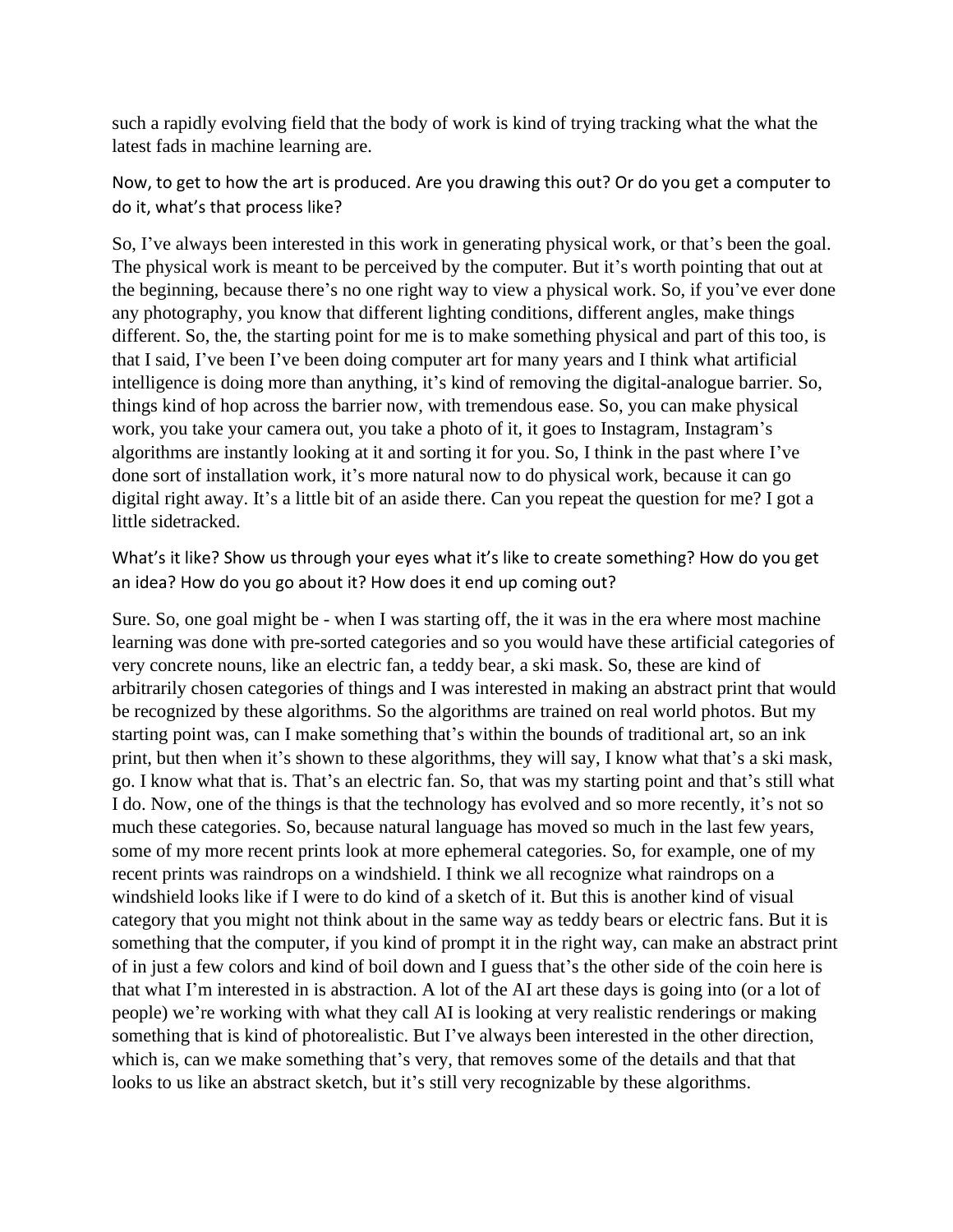Well, that's the thing. Your art is minimalist and the other example you're referring to is, I've seen things like by Janelle Shane, in particular, where she uses VQ-GAN and CLIP and the CAN is generative adversarial network and the idea is kind of like running the image recognition network backwards to say, what is the essence of this tag? What is the most cupcake image you can show me? and it's, as you say, very photorealistic. Your art is different. For people who are listening and obviously can't see, we'll have to Google this later, what artist might this most remind them of? Dali, Picasso, anything in particular?

Maybe a Picasso sketch, where it's just a line drawing. I've done a lot of things like client drawing something with just a few colors. A lot of the times or almost all of my work is just a very few colors, maybe because I'm doing things with ink, so I might just do for example, electric fan was just a purple and a black on top of it. I think Calder might be another example. Well, because I use a lot of curved forms in my work, not a lot of angles or straight lines, but I actually hop around in my style. So it's hard to pin down one particular style. Because it different times I might be interested in minimizing different constraints. So, one way to think about your example, with Janelle Shane's work is that I'm also interested in what makes a teddy bear but I'm interested in well, what if you only have two colors? Or what if you only have three pen strokes? or what have you only, if you kind of boil it down to some sort of constraint that is? That makes it a more abstract work.

And it's that abstraction it's quite untethered from the real world, it's a sort of thing that you might imagine a toddler creating, except it hasn't got the sort of things that they stopped doing early on even recognizable legs and arms and such like; it is this this pure abstraction. And yet you've tweaked it so that it triggers the AI to say this is exactly this thing that you aimed it to be and, for instance, you've got Mustard Dream, an art that is classified by is it every engine, you run it through as explicit erotica?

So, there's a few questions to answer, I'll unpack that. One is just the idea that you can make kind of not safe for work, abstract imagery. So, it's not clear kind of, from the beginning that is a concept to algorithms, but it actually is and so after making electric fans and ski-masks and cellos and other things, I actually started thinking about what can we make more abstract categories. So, Mustard Dream was part of a series I did where I was trying to make not safe for work erotic imagery that really looked very abstract that no one kind of recognized. So, in all my work, it's hard to say whether it works on all algorithms, because machine learning is evolving. That one, specifically works on Yahoo's and Amazon's and Google's algorithms, and though it was made now three years ago, continues to work on them and in machine learning, we call this generalization. So, if you have something that works, both on the training set, but also on things that hasn't seen before, which is usually called the test set, then you say that the system generalizes well, and all of my work is intended to generalize well. So, one good example with Mustard Dream is that I did have an exhibition of Mustard Dream a couple of years ago, and it was hanging in the gallery and I took a picture with my cell phone and went to post it to the Tumblr blog and Tumblr said you can't post this image because it you know, I think I forget how their wording is something like it doesn't meet or our friendly guidelines or something like that and so that's an example of generalization because I hadn't tested it, in that case, on the Tumblr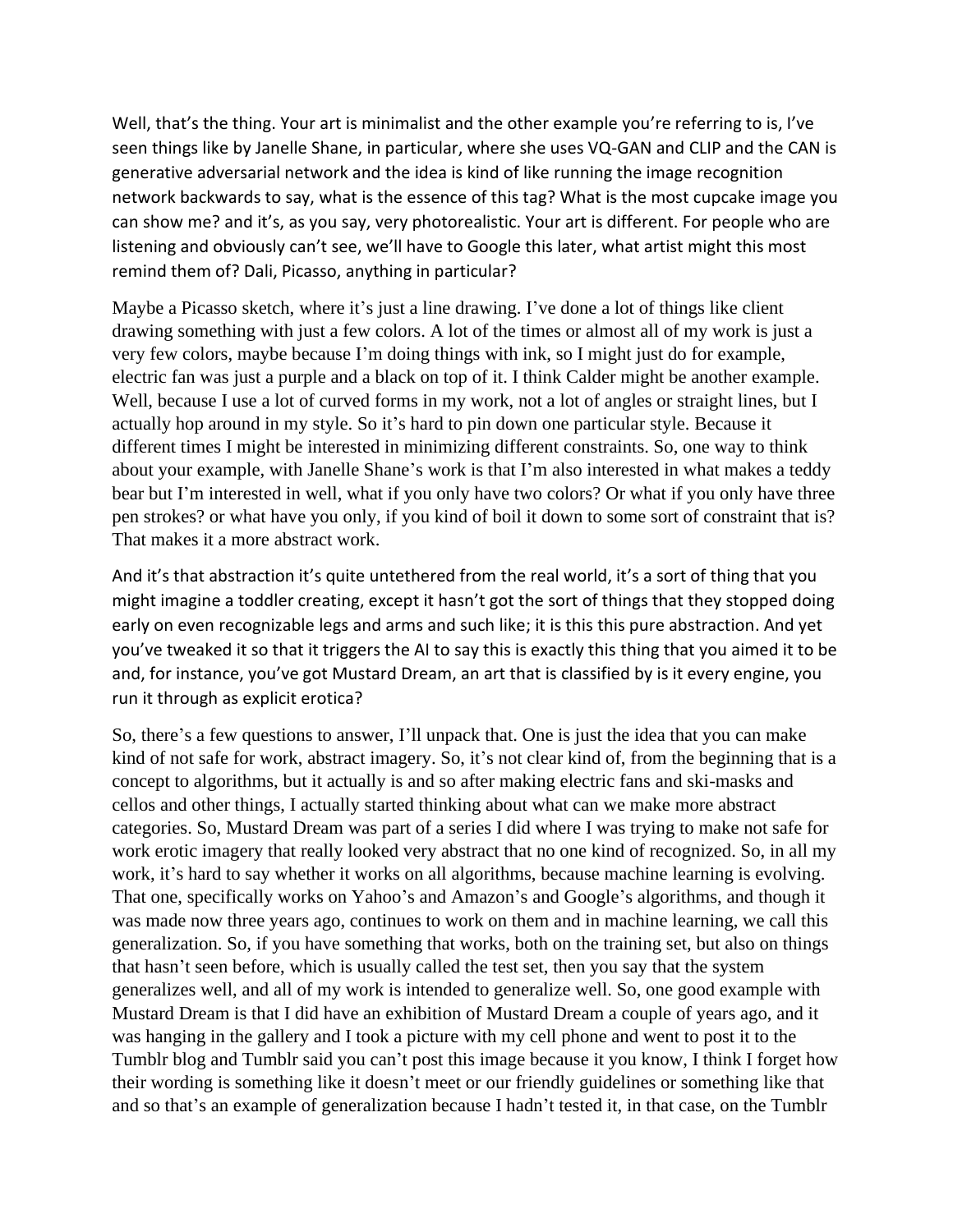algorithm, but it works on the other ones and then sometimes it generalizes to new algorithms as well.

And anyone listening to this should not fear that they're going to find anything that offends their sensibility by looking this up. I was showing it to a class yesterday and I said, I'm not afraid of anyone turning me in for showing you this and I'd done that after an example of how an AI in the UK that the police there use decided that pictures of sand dunes were erotic and I said Well, look, you can kind of see what it might be getting out here, right the shapes and so forth. But then you look at Mustard Dream and there's just no way a human can extract the concept of nudity from that human nude forms and what particularly intrigues me is how you've got this recognized as such by three different proprietary I believe engines and yet usually those things are quite sensitive to input conditions. The idea that they would agree that much about something means that you found something that they have in common, even though it's not what they were trained on. Is there something about that you can speak to as how it does that and how you managed to do that with these engines that I am assuming you didn't use or if you did let us know in the generation of this.

Yeah, that's a great question, a couple of things to unpack versus how do I get this to work, especially on systems I don't have access to. So, I don't have any special access to Google's algorithm other than I can go to their API like anyone else can and I can test it. And I'm going to refer to a branch, a subfield of machine learning, called adversarial images. So, adversarial images is where people study these kinds of trickery that you can do. So, you don't want your self-driving car to see something and think it's a yield sign and really it's a stop sign. So, this is a security problem if you have these machines making decisions for you and so there's a subfield of machine learning called adversarial images. Within adversarial images, what we're getting at is a couple of things. One is that this is a blackbox attack. So, if I have access to the system, and I'm able to sort of figure out its inner workings, and then I give it something, then that's a white box attack, but mine is a black box attack where I don't have access to the system. That's inherently harder and then what's one level harder and I think you refer to this as actually to make it not a virtual image, but a real image. So, as I alluded to, at the beginning, when you have a real physical image, a real physical item, and you take a picture of it, the angle, the lighting, there's all kinds of things that could that could influence what it is the algorithm sees. So, the answer to how do I get that to work is that in the software, it simulates different lighting and angles when it's building it. So, it's not just one image, it's kind of a distribution of images, similarly tested on a variety of algorithms, not just one and arguably, I think this is so and adversarial images in the literature, you can find, for example, a picture of a panda bear that an algorithm thinks are a car, and you can't tell any difference. But it's very easy to trick one neural network, it's very hard to get multiple ones and it's very hard to trick multiple neural networks, including ones in the future, or ones you haven't seen and that's really what my goal is, because I think, then I've arguably really hit on an abstraction within these neural networks, so, there really is something about the image that's evoking some quality of the data that it was trained on, independent of the dataset it was trained on. So, Amazon is, is training, it's not safe for work imagery on something different than Google, it's something different than Yahoo, and none of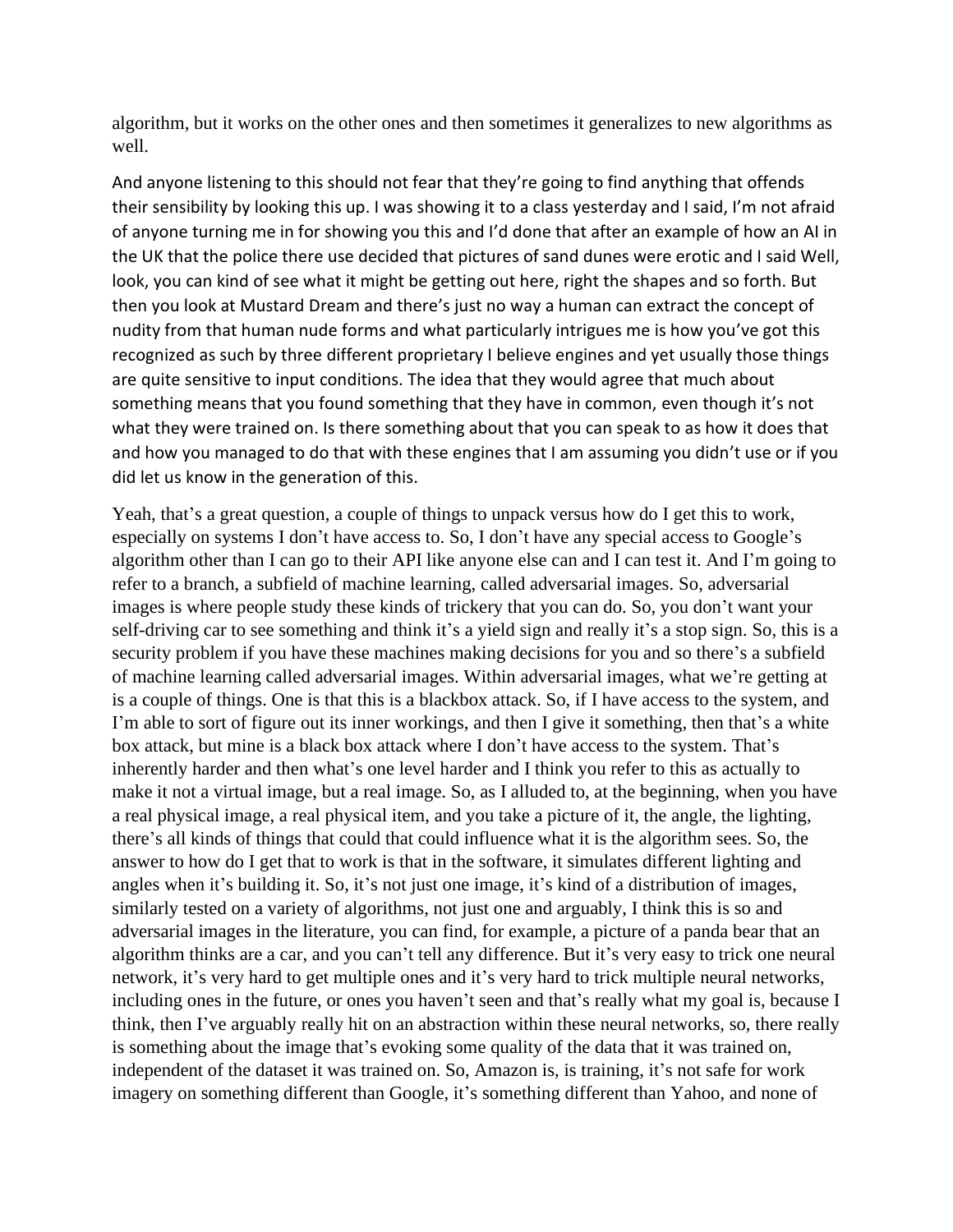them are releasing that. So, yeah, that's what my goal is and so I was very happy that that worked. I want to talk about one second thing that you mentioned, which is how you said, you felt very comfortable showing this to your class, and that there and when I was starting off, I also felt the same way. But in the process of exhibiting this, I've had a number of corner cases that I think are interesting. So, one is even naming it, I named it mustard dream because I wanted to kind of, I didn't want to call item pornographic, a or pornographic be. But I think I actually did the artwork a disservice by doing that. And so, some of my more recent work, I am more explicit of what I think the work is and one of the reasons for that is I can't really control where this work ends up after I sell it. So, I had a gallery sell this work, to it ended up essentially in a children's hospital and I was wondering, is this appropriate to have one of these images at a children's hospital, they probably don't know what it is and another thing to say is even I have built sort of uneasy travelling, if I'm travelling and doing art shows, I'm travelling with something that essentially the algorithm thinks is pornographic. So, as a thought exercise, you could also imagine that I could at the same time, say, well, not only is this pornographic, but if you run an age classifier, then the age is below a certain age, and then you start getting into child pornography, where they're very strict laws and I not bringing this up, too. I'm not bringing this up, potentially to be provocative. But I think even if you say, well, there's nothing I recognize the fact that you're travelling with something that in certain parts of the world, people aren't going to understand and it might trigger a system that you have no overt control over. It's not always as black and white as you might hope it would be.

Well, I can see you travel quite a lot. You've had exhibitions in New York, Shanghai. Bulgaria, Zurich, New Delhi, Montreal, and it has probably occurred to you the possibility of going through a border check, and they scan your computer with an AI to see if you've got anything on there, they are interested in?

That's true or it could be that the artwork itself is displayed and there might be some automated system that says that. So, it's very hard to argue, I think people know, against these algorithms and so I will, I wouldn't want to find myself on the other side of that argument.

And that really exposes something else that I want to get into and I'll point out by the way, that your example of the Stop sign being mistaken for a Yield one is not random, there was a paper that did exactly that by attaching some carefully placed tape to a stop sign that so that it was recognized by the algorithm as a yield sign so. But now, that takes us into the category of cybersecurity, and I had not previously thought of art and cybersecurity overlapping this much, but that's clearly where you're going, or have gone and is that of interest to you? Is it describing how that intersection is affecting you?

I mean, it's certainly something that has come up in my work, but I don't have cybersecurity necessarily front and center in my sights. So, I have done work, for example, that triggers a facial recognition algorithm. So, I've made abstract prints that trigger face detectors. I even did one that triggered specific identities. So, I did a collaboration of an oil painting and the oil painting is abstract. But if you feed it to an algorithm, it'll think it's Nicolas Cage. So, it's sort of doing a very specific facial recognition, using kind of the latest facial recognition algorithms, so I think it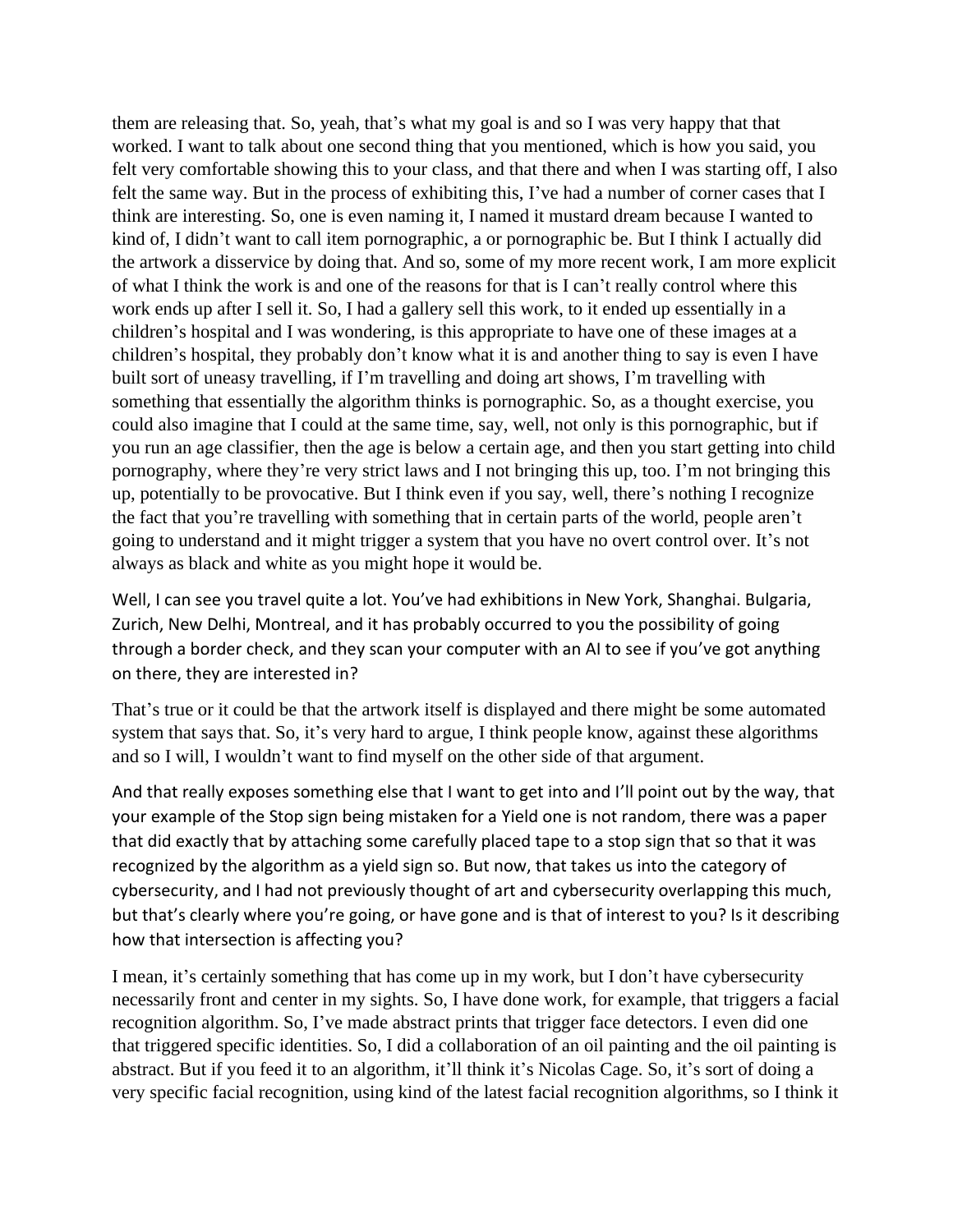is possible to bump up against these kinds of cybersecurity concerns, but really, my interest is more is more what is it that these machine like? What is it that these machines see that make are causing them to make these conclusions? Like how is it that they're seeing the world and if you make an artefact, or you make an object that they understand, then that's a way of kind of getting in their head and understanding, how it is that they break down imagery.

There seem to be the plots of several novels and movies of the week potential here. Where artwork ends up with Nicolas Cage being arrested for being in the wrong place. And as you say, you're labelling yourself as an artist, you're not going into that cybersecurity realm. But clearly, cybersecurity people studying this interested and it's exposing important things that this new thing that we, as you say, you call it alien, but we're trusting it, it has this view of the world that we don't understand, and you're showing us how much we don't understand it.

That's right and oftentimes, the ways we don't understand it highlights very specific issues in machine learning. So, one, I'll reference a couple of prints and then I'll talk about how this worked. So, in one of my prints, it's called Cello and it's an abstract print with red ink and black and there's these you can see a cello shape in the foreground and you can kind of see the shape hovering behind it, which is the cello player and already that's one issue in the picture, and they don't differentiate this this so, if you train an image, I call this the dumbbell phenomenon because it was pointed out by the Deep Dream researchers that if you train an image on dumbbells, you often will get arms attached to the dumbbells because it was just going to it thinks there always go together.

It's never seen a dumbbell without an arm on the end.

Very rarely sees a cello without a cellist and so if you ask it to draw a cello it's going to tell us a little bit more subtle is that if you look really closely at the at the cellist and you look at the training set, you'll see that the cellist in the image that got drawn is left handed and almost all the cellos in the training set are right handed. And the reason for that is a very peculiar thing in, which is the machine learning systems are mostly blind to left-right symmetries. So that's not something that people think about that much. But they are trained, because it makes them a little bit stronger to train on reverse images that are also reversed. That's a standard part of training, and so you do sometimes if you look closely, it's kind of a nerdy thing to point out. But it's something that I noticed and it's something that kind of bubbled through in the art organically on its own. There's a second one, which was in the same series called Measuring Cup and when the systems draw the shapes, they also choose the colors and for measuring cup, it drew what looks like a measuring cup, you might use it the kitchen. But then he chose this really bright green for the color, which was really odd, because all my measuring cups are clear and have red or blue late lettering on them and so I looked at the training set to try to understand what it is this bright green color was and it turns out, there's something called uranium glass, or that was a depression era thing, which is collectible now, so at some point, in the '30s, or '40s, I think they were putting little bits of uranium in the glass, because then it would glow green and then these became collectible cups and then people sell these things on eBay and so long story short, when you go doing an internet search for measuring cups, in the normal set of measuring cups, you also get a bunch of these bright green measuring cups, and they're over-represented. I'm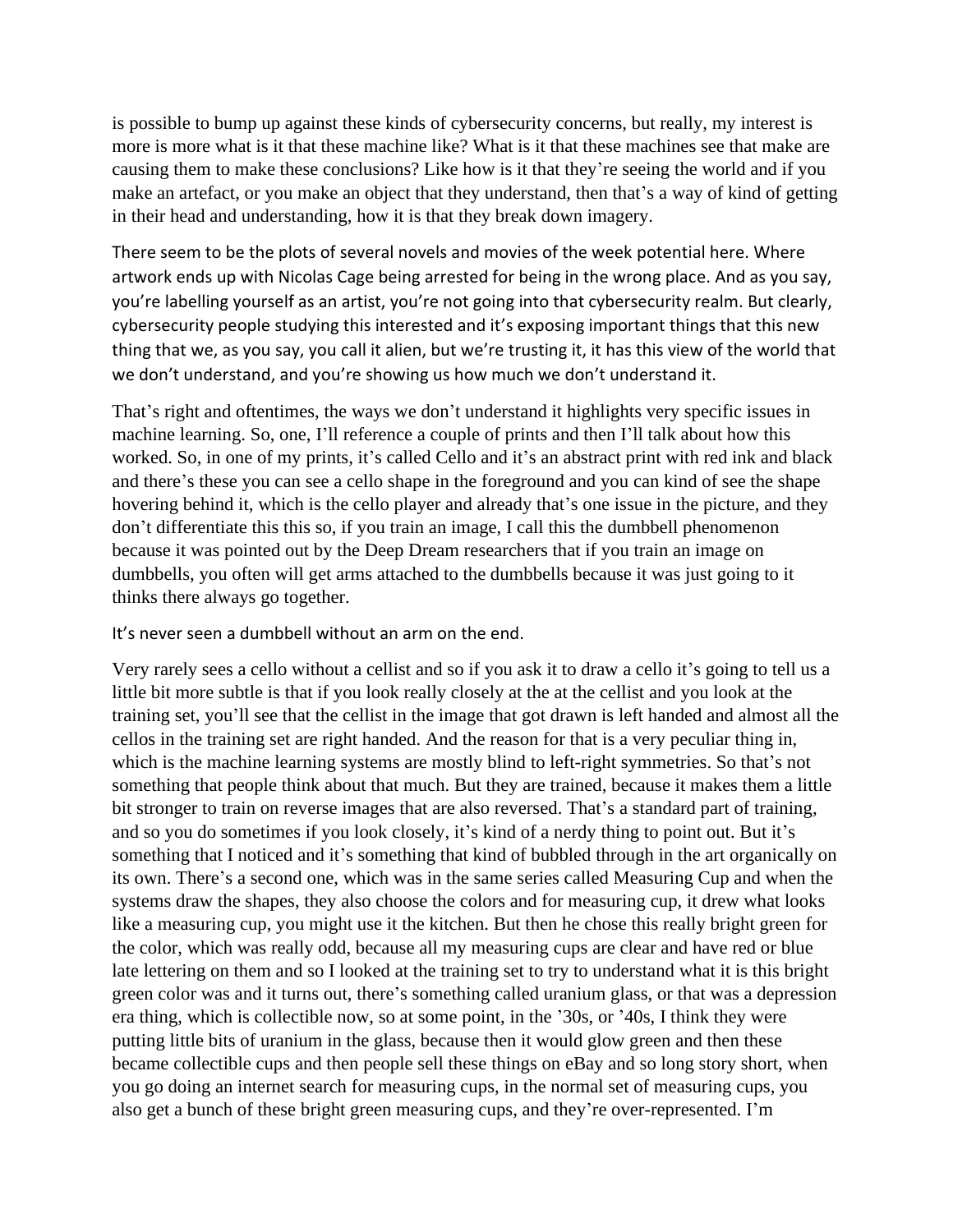describing the situation in pains because this is a something that's a common issue in machine learning called sampling bias. So, you have something that's rare in the real world, but then when you collect data, it's actually quite common. And so this idea of what a measuring cup is, has been kind of polluted by the fact that these collectors are more eager to post their images online and so they end up filling up the data set and then this algorithm actually thinks that measuring cups more often than not, are bright green. So, a couple of really specific hyper specific examples, but these are things that are part of machine learning and they're kind of obscure, but they kind of bubbled through and they influence how the algorithm sees things and how the art gets generated.

Have you ever had a case when you were going for abstract and it came out and it would be recognized as what you wanted it to be recognized as, but instead of looking abstract, it actually looked pretty much like something different. That ever happen?

Yes, I think that's happened some with some of my recent work, where I mentioned the raindrops on a windshield, I did a series of these and I think for the most part when that happens, it's not as interesting to me. So that happens sometimes, and maybe those will end up in my art. But to me what is always more interesting is when something comes out that defies my expectations in maybe a way that's not obvious. So, another one in this series was called shatterproof glass and so if you ask, what shatterproof glass looks like you would probably think about your car and you would think well that's just a pane of glass. But if you do a Google search for shatterproof glass, you will find it's almost always shattered. Like someone has hit it with a hammer and so, the idea that or it's not shattered but it's you know it's in pieces or it's been attacked, because that's when you go to buy shatterproof glass, that's how it's advertised and so I thought it was really interesting that the way we experienced shatterproof glass is very much not what a machine learning system would think of as shatterproof glass and that was one of my fears. So, I think the answer your question is that does happen sometimes. Sometimes it ends up being what I do in the artwork; but more often than not, I'm interested in these kinds of surprises that defy my eexpectations.

You've run a number of exhibitions where your work is exhibited on walls for people to look at. And in a real, or let's say hypothetical, situation. You're at one of these exhibitions, you're standing behind people who are looking at one of your works and what can you imagine them saying that for you really exemplifies the kind of reaction that you would like to get.

So yeah, it depends a lot on what I've had different types of exhibitions, some of my exhibitions, I'll have completely themed around a single object. So, for example, I've done an exhibition of just knots. Knots is kind of a funny one, because it's not so much a particular color or shape, but it's more the relationship between shapes that I think make something a knot. Certain curves and the way that these curves intersect with other curves and so I think that, what I'm what I hope people do when they see this work as they might actually think of the objects themselves in a new way, the computer has a way that it recognizes the knot and by having the computer draw 5, 10, 20 knots, you can actually start to get an understanding of its internal logic of what to computer makes it a knot. It's light, and it's dark, and it's relationships. In other cases, we talked about the not Safe for Work imagery. That one is similarly I think it's interesting, just where it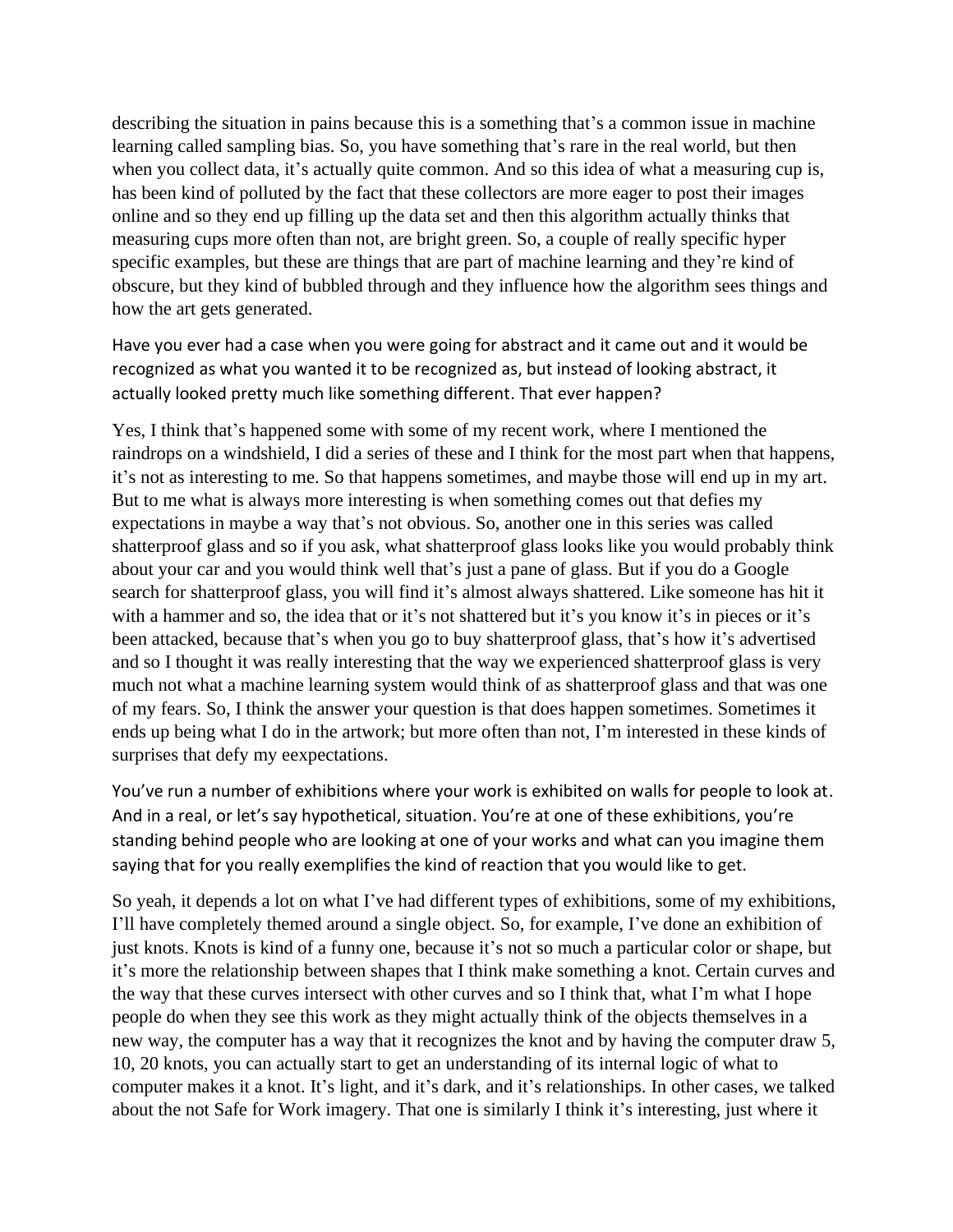might be a little bit more abstract. But it's interesting that some that the computer has a concept of what is erotic imagery, or adult nudity, or whatever these systems are trained to filter on and it's also very interesting that it's so foreign for us. So, I think in those situations, in different exhibitions, depending on what the subject is, I think people would go away with different things and sometimes when it's concrete nouns, knots, or ants are these things that are you run into every day, you might think of those objects differently the next time you see them in real life and in other situations where it's something more a spam filter, you might have more respect or more wonder or more confusion about how these things work, because you can actually see some of the things when they're asked to express what they're looking for, you get kind of surprising results.

And you're touching on something there that I want to ask about and this might be either how do people view your work at these shows? Or how are the shows promoted for people going. Is it for more gaining an insight into artificial intelligence or gaining new insight into our world?

It might be useful to start off that by saying how they're *not* promoted because it might be a nice foil to set it up that way. So, I think what people want, or what there's a hunger for, or what there's even a market for, is this idea that there's a computer that is an artist, so you have this sort of autonomous algorithm that's off creating things on its own, and isn't it wonderful that we've kind of taken creativity and put it in a box and it can go off running, that is not how I try to market this, then not how I try to present it, what I try to do, as I tried to say, look, I have this new perception capability, this alien way of seeing things and in fact, it's a way that we built we've engineered it and the artwork is kind of like you would expect if you were exhibiting art from a certain culture, from a different part of the world or different sort of subculture, then that's ideally how it's presented that this is work done by a computer and recognized by a computer, but kind of with me in the driver's seat. So, one way to think about it is this kind of a collaboration where I'm picking the subjects and I'm picking kind of the themes, but it's really the computer. It's the neural networks at the end of the day that are kind of deciding how to configure what ends up going on the page so that it's something that they recognize.

And you've exhibited all around the world, any breakdown by geographical region, or culture in terms of the reaction or is it a universal reaction?

I think it's fairly universal. My work is very abstract visually, so it's abstract representational. I think that there's certain parts of the world that are more technically savvy, and I think there's some certain personalities are more open to the idea of machine perception. But I think we're all kind of curious how these systems work and I think that, facial recognition and the idea of selfdriving cars and the ideas, these exist, systems exist, this permeated our culture enough where people are used to even on my phone, and my phone is a mess, because I'm taking pictures of my artwork all the time and then when I go, I don't know if you ever looked at your, my iPhone tries to classify for me here's the food you ate, here's the animals you've seen and of course, if I go into my animals, it's artwork of a killer whale and it's kind of confused as to what I'm into now and I think that the way that these things intersect with each other, the way that these recognition systems intersect with the recommendation engines, and our kind of day to day life is part of the surprises for me.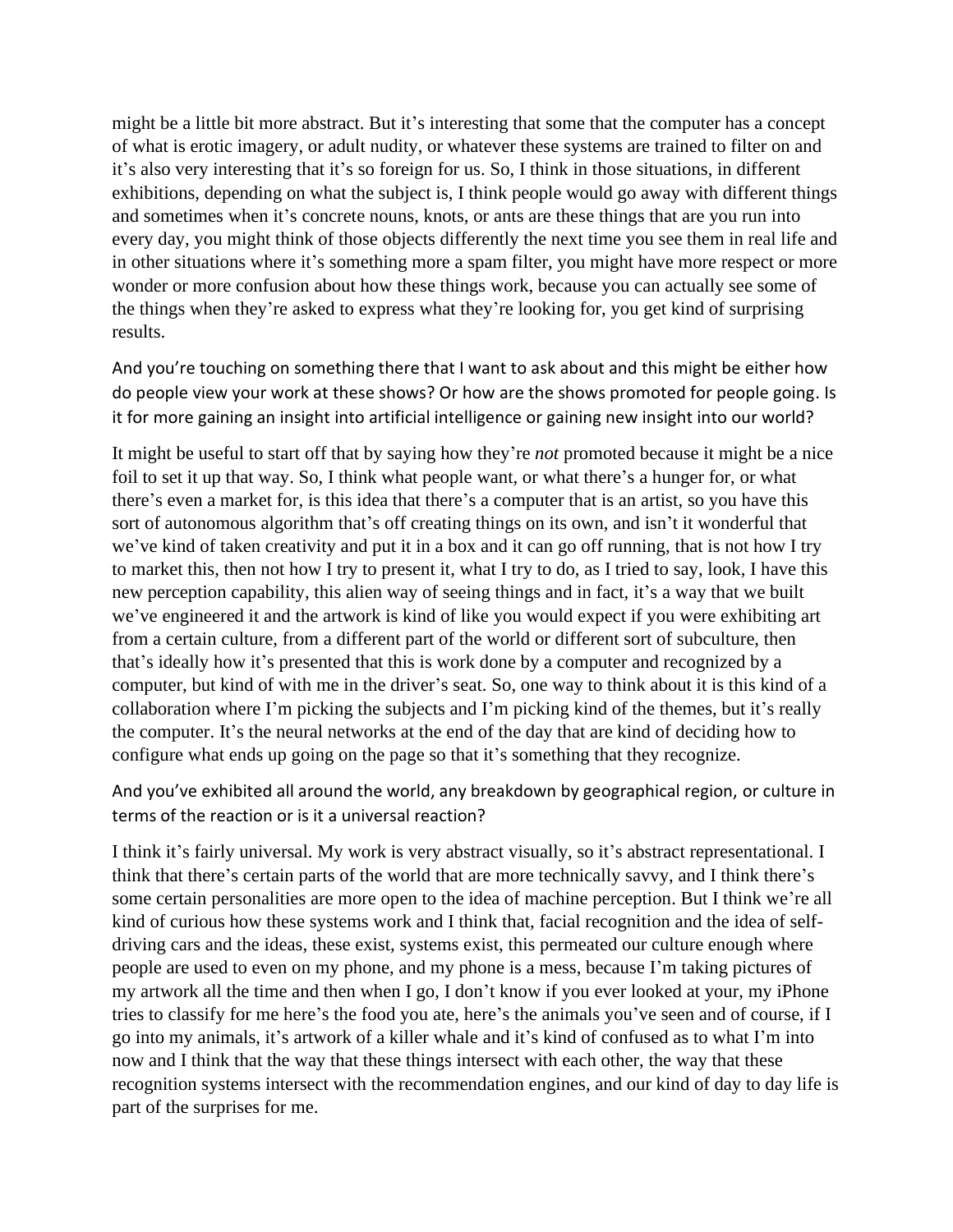Fascinating, where do you plan on taking this next?

I'm continuing so lately, the big changes over the last year is, that natural language has kind of met up with computer vision. So, it used to be the computer vision was very categorical and if you wanted to recognize a cat from a dog, you had to build a cat versus dog data set. In the last year, I've been looking a lot at more natural language categories the raindrops on a windshield and so I am tracking a lot of the developments in machine learning, a lot of times track the updates and machine learning, and there's not a change. So, one big change that happened these past year is that internally, neural networks used to use something called a convolutional neural network. But they changed [to] using a different technology called vision transformers. So, vision transformers are based on natural language. It's very nerdy but it's been a big change within the machine learning community. And so I updated kind of my software expecting that these vision transformers would see things very differently than the systems that came before. But actually, they don't and by and large, they make they draw things that the systems before them still recognize. So, sometimes, I don't know what to expect myself and it's just kind of adapting to the machine learning trends, and then seeing how the artwork evolves. Which is kind of my goal is that over time, I'm kind of building a body of work that reflects kind of this path that we're all on with these machines are getting more capable and more advanced all the time and embedding themselves in our lives in different ways.

You were talking about the progress from just categorization, and there was something released in the last year where they had an AI where you can give it a description of what you want, you can say, show me a pig drawing a pig riding a unicorn, and it will do your picture of that. That's pretty big step or at least it looks like it.

That's a huge step. So, the big the big step there was about 14 months ago, OpenAI released two technologies, they released the first version of Dali, and they released a system called clip and it was really clip that was, in my mind the surprise, it was a system that instead of being trained to base on a data set, it was based on just kind of a big corpus of internet text and it tried to match images, score images versus the text that they were situated with. So, you could think about it as kind of a captioning system on steroids. So, when you see an image and a caption, you can think well does that image match the caption and they built a system which would kind of play this adversarial game or play a game with itself and tried, to given five images and five captions, which one matched the best and it got better and better at that. So, yes, as a result of getting really good at that task, you can feed in a general caption or phrase and it can tell you given a set of images which of the images score best against that and then you can use that as a kind of steering wheel or you can a steering wheel where you say okay, well if that one's close, how do I get closer and you essentially turn this into a drawing system.

Just amazing. To get near a conclusion here, what would you like to do with in the next few years, what big steps would you like to make in this art form? Assuming that's where you want to keep going?

Oh, definitely, I think I'd like to keep building is more or less in the same way. So, I'm going to continue making friends. I have done some digital work. So, NFTs had been a big thing this past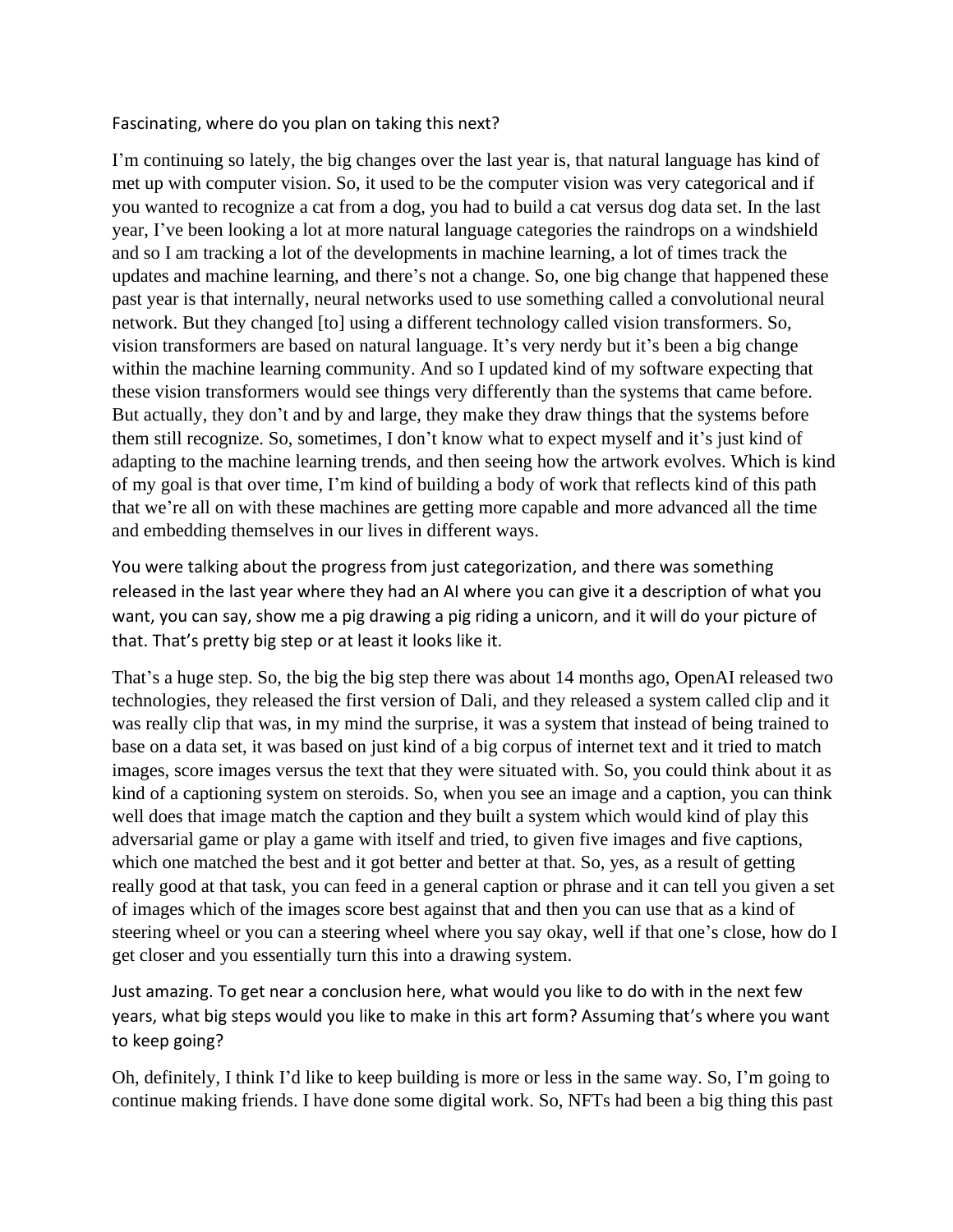year and to me that the interest there's a market for doing digital work. So, I have experimented with kind of bundling bits of the neural network's logic in the graphics and so that might be a direction I push out a little bit more. But I think the bread and butter of what I want to keep doing is kind of pushing the boundaries on these systems as they evolve. So, a good example would be most of the system's, all the systems, I think that I've talked about up to now, really, they don't experience the world in any meaningful way. In fact, they never even see any motion. So, if you and this is also true for CLIP, so the very latest system, so if you have a system that knows what raindrops on a windshield looks like or knows what a cat looks like, it's never seen the cat move because it doesn't view sequential frames. So, I have done some experiments, where I do hybrid, where it actually puts these things does like a little stop motion animation. Because I think that looking at what constitutes motion is interesting for computers and vision systems. But I think that just kind of speaks more generally to as these systems evolve and as they learn to recognize different things on our behalf. I'm interested in attacking, and that might be getting hyper specific. So, I think it'd be interesting, for example, to get in the proverbial head of a self-driving car, and how does it see the world versus your home security system. But for now, I'm using mostly research systems that are being released and I'm feeding the drawing system these systems, and as they evolved in the imagery kind of evolves under it.

Well, and that that is really interesting. You were talking about motion there. I remember, how it took quite some work to convince self-driving cars of the concept of object permanence. That things were still there when they moved behind something that obscured them from view for a while. This is great. How should people follow what you're doing; any exhibitions coming up or sites you want them to look for? Or anything else that's your output that we can refer them to?

Well, thanks. Yeah, that the easiest way to follow what I do is probably just to follow me on Twitter or Instagram. My handle on both is dribnet and my work is all posted up there. On Instagram, I guess if you just want to see the work and on Twitter, if you want to hear my snarky remarks about it as well and then if you want to just go to my website, that's drib.net. There I kind of listed some of my recent exhibitions and press and normal stuff like that. Yeah, I continue to those will be where I continue to push out what it is I'm doing.

Fantastic. Tom White, thanks for coming on AI and You.

Thanks for having me.

That's the end of the interview. Isn't it amazing how Ai is causing us to think in new ways even about art? Plus all kinds of implications for steganography – hiding one image inside another. As long as AI doesn't see the world the same way we do, it can be fooled, and people could take advantage of that, by, say, making an innocent image look pornographic to AI and getting someone in trouble for it. Or, of course, the opposite. It made me wonder what it will take to get AI really seeing the way that we do. How much are we going to have to understand about the human visual cortex to do that? Go look at Tom's works – there are links in the show notes and transcript – and think about what these mean for how AI is seeing the world.

In today's news ripped from the headlines about AI, and since we're on the topic of art, there are now two state of the art tools doing unbelievable image generation from text prompts. First there was DALL-